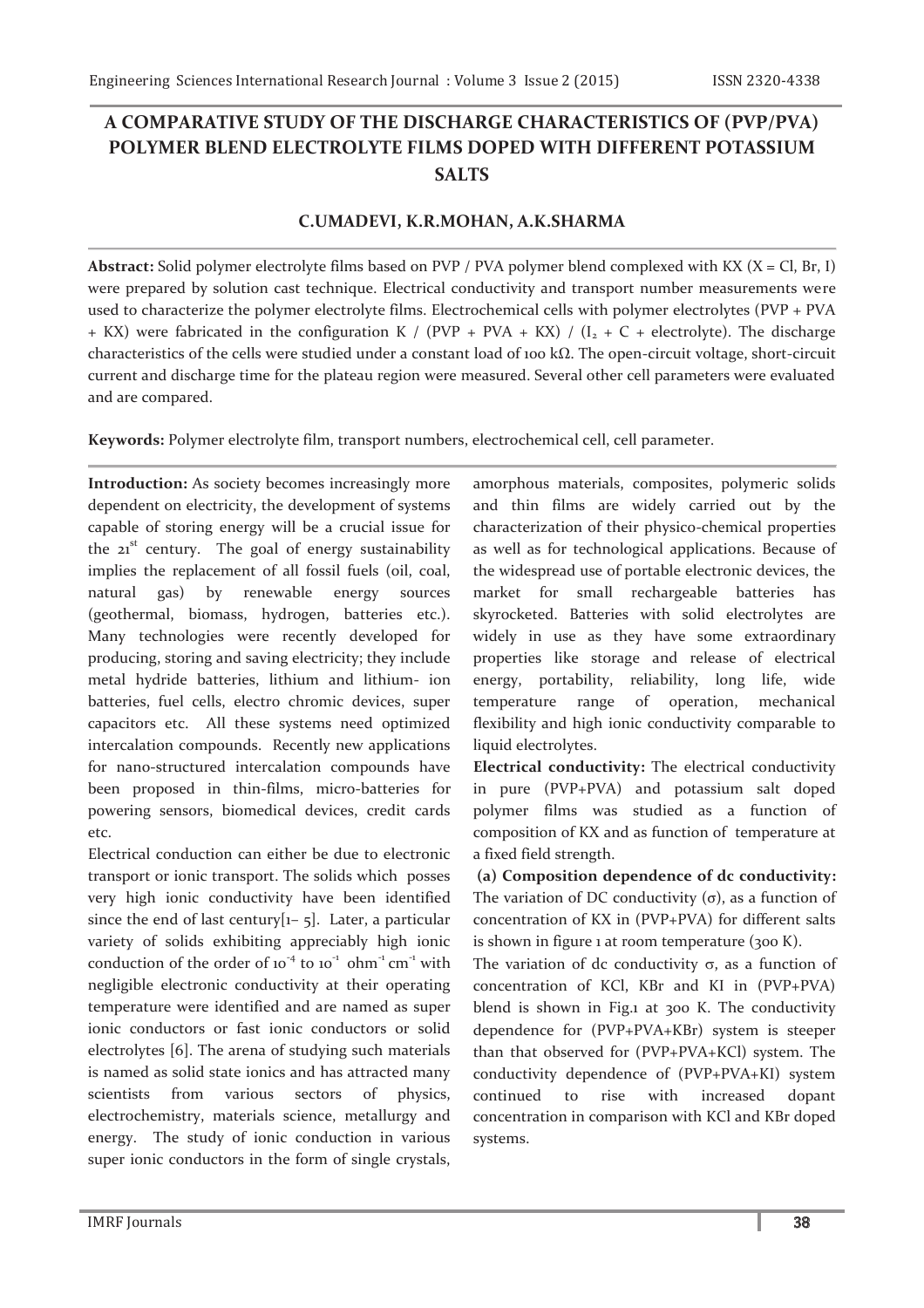

Fig. 1 Composition dependence of dc

conductivity of (a) (PVP+PVA + KCl) polymer electrolyte system (b)(PVP+PVA + KBr) polymer electrolyte system (c) (PVP+PVA + KI) polymer electrolyte system

The conductivity of pure blend was  $1.1X10^{-10}$  Scm<sup>-1</sup> at room temperature and its value increased on complexing it with 5% KX. It continued to increase with increased dopant concentration upto 20 wt% of KX although slowly at higher concentrations. After a concentration of 20 wt% of KX the conductivity showed a decreasing trend. The increase in conductivity upto a concentration of 20 wt% of KX may be explained in terms of formation of charge carriers or decrease in the crystanillity of the blend. At higher concentration of KX beyond 20 wt% the decrease in the conductivity may due to the formation of ionic aggregates at higher dopent concentrations. These ionic aggregates impede the conduction process (7) and decrease the conductivity. The increase in conductivity with increasing dopant concentration upto 20 wt% is attributed to increased ionic mobility and increased ionic charge carrier concentration. The motion of ions in solid polymer electrolytes is a liquid – like mechanism, by which the movement of ions through polymer matrix is assisted by the large amplitude of the polymer segmental motion. The segmental mobility of polymer chains is much higher in amorphous regions than in the crystalline regions [8]. In amorphous regions, the chains are irregular and entangled whereas in crystalline regions the chains are regularly arranged. Hence, it is very easy to move the molecular chains in amorphous state rather than the crystalline state.

The conductivity data of (PVP+PVA+KX) polymer electrolyte systems for various compositions at 300 K is given in Table 1.

From the table it was evident that 20 wt% KX doped (PVP+PVA) blend electrolytes exhibited optimum conductivity. Hence the variation of conductivity as a function of temperature was carried out only on 20 wt% KX doped blends for different salts.

## **b) Conductivity – Temperature plots:**

Fig. 2 shows the variation of electrical conductivity as function of temperature for pure (PVP+PVA) blend and for 20 wt% composition of  $(PVP+PVA+KX)$ polymer electrolytes in the temperature range 300 K – 400 K. The following salient features were noticed

(i) In the temperature range of study, the conductivity was found to increase with increase of temperature in pure blend as well as in 20 wt% composition of (PVP+PVA+KX) polymer electrolyte. The increase in conductivity with temperature can be linked to the decrease in viscosity and hence, increased chain flexibility [9].

(ii)The room temperature conductivity of (PVP+PVA+KI) polymer electrolyte system was higher than that observed in the case of (PVP+PVA+KBr) and (PVP+PVA+KCl) polymer electrolyte systems.

(iii)The conductivity – temperature plots follow Arrehenius type behaviour throughout the temperature range but with three regions (region-I, region-II and-III) having different activation energies. The middle region (region-II) may be due to a transition from a semicrystalline phase to an amorphous phase [10, 11]. In polymer electrolytes, change of conductivity with temperature is due to the segmental motion, which results in an increase in the free volume of the system [12, 13]. This increase in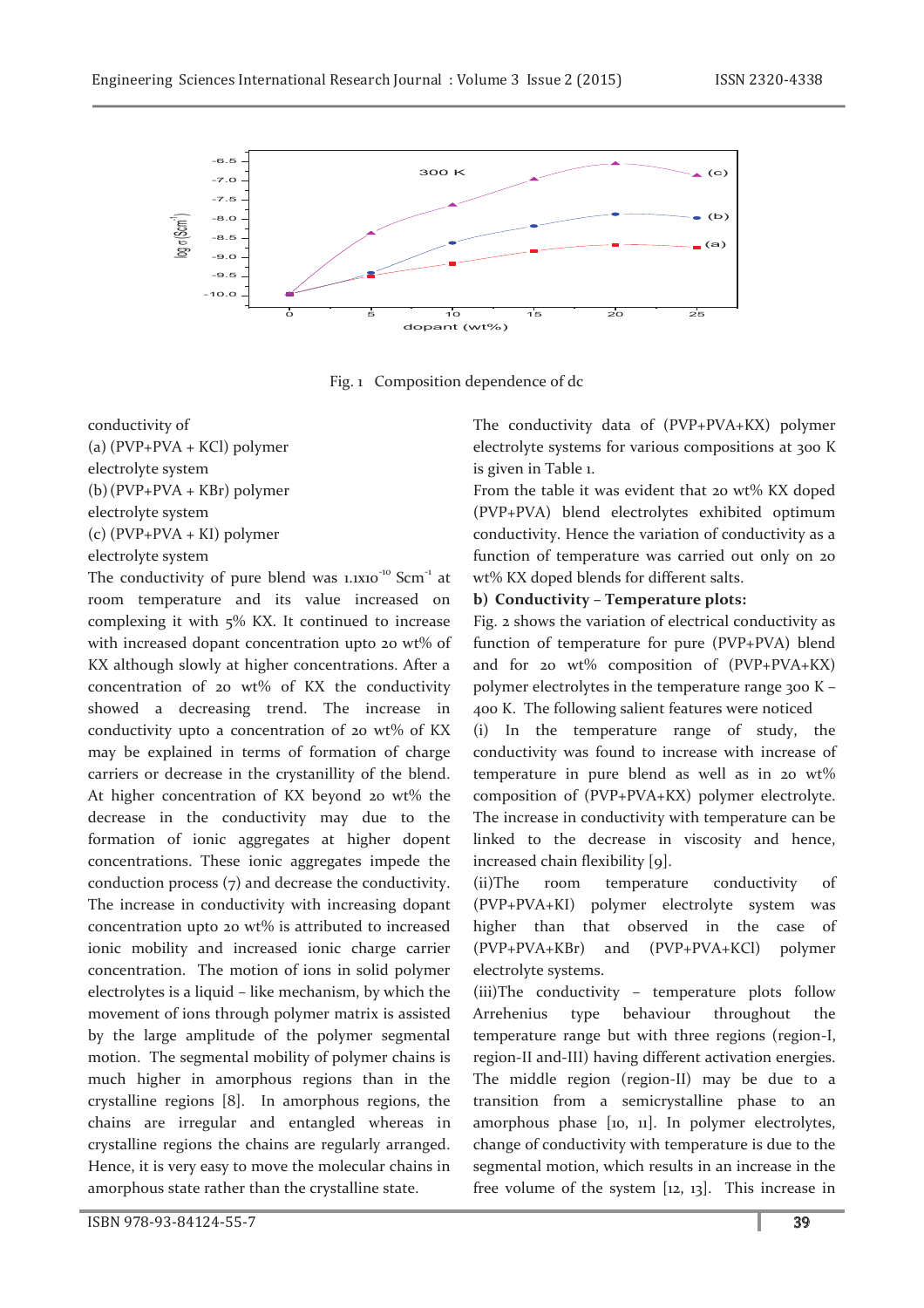free volume would facilitate the motion of ionic charge [14]. Similar behavior was observed in a number of other films [7, 15–17].

 As per Arrhenius relation the dependence of conductivity has the form

 $σ = σ<sub>o</sub> exp (-E<sub>a</sub>/ kT)$ 

where  $\sigma$ <sub>o</sub> is the proportionality constant,  $E$ <sub>a</sub>, the activation energy, and k is the Boltzmann constant. The activation energies were calculated from the slope of these plots and the values are shown in Table

2. These values are found to decrease with increase of salt concentration. This may be due to the fact that the addition of small amounts of dopant forms charge transfer complexes in the host lattice. These charge transfer complexes increase the electrical conductivity by providing additional charges in the lattice. This results in a decrease of activation energy. The temperature – conductivity plots exhibits three regions (region I, region II and region III) having different activation energies



Fig.2 Temperature-dependent

conductivity of (a) Pure  $PVP+PVA$  (50:50)

(b) PVP+PVA+KCl (40:40:20)

(c) PVP+PVA+KBr (40:40:20)

(d) PVP+PVA+KI (40:40:20)

While regions I and III might be due to intra chain and inter chain segmental motions, region II may be due to the transition of the polymers from the crystalline to amorphous phase [10]. Due to this phase change, the conductivity increases with temperature. Similar behaviour has been reported on polycrystalline p-terphenyl [18], polyacrylic acid [19], polyvinyl alcohol based electrolyte films [10, 20-23] and PEO based polymer electrolyte films [11- 17, 24 - 28].

**Transference numbers:** Electronic and ionic transference number measurements play an important role in explaining the conductivity of polymer electrolyte films. Transference numbers of 20 wt% doped (PVP+PVA+KX) electrolyte systems were evaluated using Wagner's polarization technique. In this method, the DC current is monitored as a function of time on application of a fixed DC voltage of 1.5 V across the cell in the configuration K/(polymer blend electrolyte)/C. After polarization, the current versus time plots were drawn (Fig.3).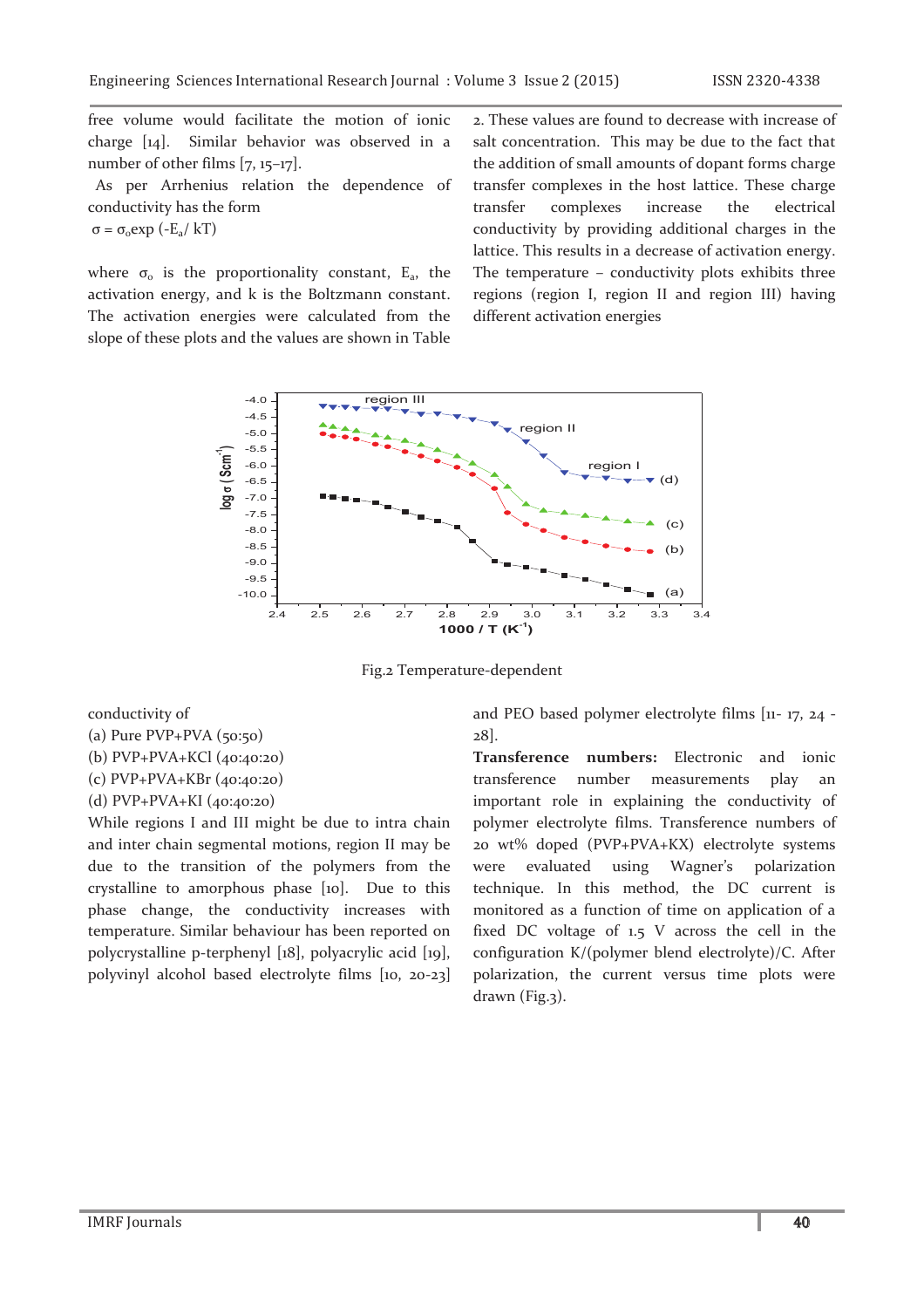

Fig 3 Current vs time plots of

(a) PVP+PVA+KCl (40:40:20)

(b) PVP+PVA+KBr (40:40:20)

(c) PVP+PVA+KI (40:40:20)

The transference numbers were calculated using the relation

 $t_{ele} = I_s / I_t$   $t_{ion} = 1 - I_s / I_t$ 

where  $I_t$  is the total current (ionic + electronic) at the start of the time (i.e., when  $t = o$ ) and  $I_s$  is the saturation current (electronic current only).

The  $t_{ion}$  and  $t_{ele}$  values are shown in Table 3. The ionic transference numbers are in the range 0.95 – 0.97. A close look at the transference numbers of these composite films indicates that the charge transport in all these electrolyte systems is predominantly due to ions, only a small fraction of it comes from the electrons.

**Discharge characteristics of electrochemical cells:** Solid state batteries were fabricated at room temperature using the polymer blend electrolyte films based on (PVP+PVA) complexed with 20  $wt\%$ potassium chloride (KCl), potassium bromide (KBr) and potassium iodide (KI). The polymer batteries were assembled in the configuration anode polymer blend electrolyte / cathode. In the present investigation, potassium metal was used as the anode material in these polymer batteries. The cathode was made in the form of a pellet at a pressure of  $\sim$ 5

ton/cm<sup>2</sup> after proper mixing of the constituents. Polymer electrolyte was added to enhance the contact properties [29].

The discharge profiles were studied for a constant load of 100 k $\Omega$  at room temperature. Fig. 4 shows the discharge characteristics of these polymer batteries. The open circuit voltage (OCV) and short circuit current (SCC) of these cells were measured and are tabulated in Table 4. Various other cell parameters such as current density, plateau region time, power density, energy density etc. were evaluated for different systems and are given in the table.

From Table 4 it is clear that the cell parameters were found to be better in potassium iodide added (PVP+PVA) complexed cell, indicating that potassium iodide added polymer blend electrolyte cells have shown better cell performance and more stability than other polymer blend electrolyte cells.

The data obtained for the present cells compares favourably with the cell parameters of earlier workers on different electrolyte systems [18, 33-42]. This clearly indicates the applicability of the present electrolyte system as a potential candidate for solid state batteries.

(a) PVP+PVA+KCl (40:40:20) (b) PVP+PVA+KBr (40:40:20) (c) PVP+PVA+KI (40:40:20)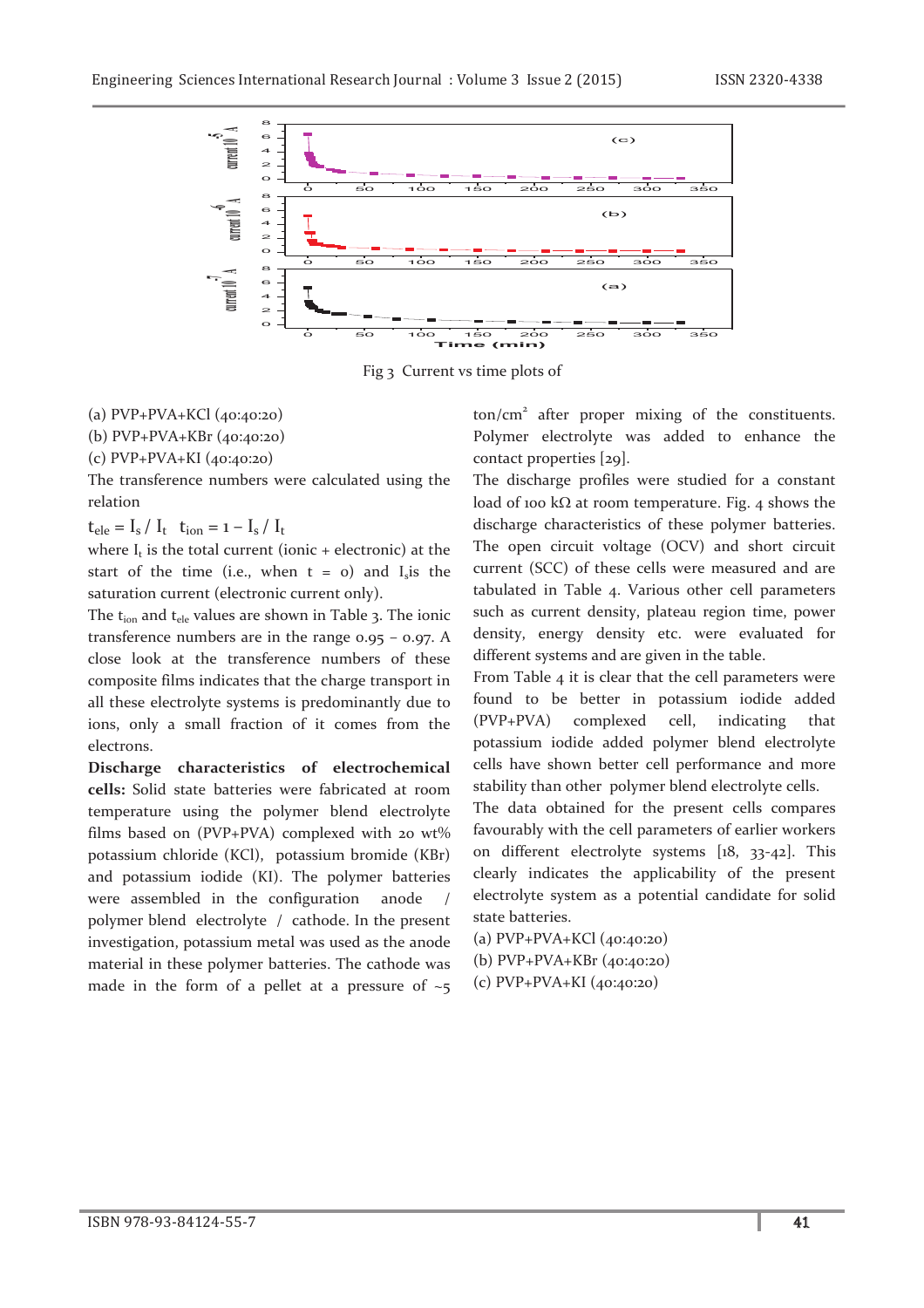

Fig 4 Time vs voltage plots of

**Conclusions:** The electrical conductivity of pure (PVP+PVA) films at room temperature was of the order of 10<sup>-10</sup> Scm<sup>-1</sup> and varied with salt composition and temperature. The conductivity showed an increase in its value with increasing salt concentration in the polymer. This has been explained in terms of increase in number of mobile ions in the polymer by the addition of the salt. The temperature dependence of conductivity showed an increase in conductivity with increasing temperature in pure as well as complexed polymer electrolytes.

Wagner's polarization technique was employed to determine the ionic and electronic transference numbers. These numbers showed that the charge transport in these polymer electrolytes is predominantly due to ions with a small contribution from electrons. Electrochemical cells with the configuration anode (K) / polymer electrolyte/  $(I_2 + C)$ + electrolyte) (cathode) were fabricated. Among KCl, KBr and KI complexed polymer blend electrolytes, electrochemical cells with KI complexed polymer blend electrolyte showed superior cell parameters.

| Table 1 DC conductivity of (PVP +PVA+KX) polymer electrolyte system at room temperature |                                           |                        |                        |                       |                       |                |
|-----------------------------------------------------------------------------------------|-------------------------------------------|------------------------|------------------------|-----------------------|-----------------------|----------------|
| Polymer                                                                                 | Conductivity at 300K (Scm <sup>-1</sup> ) |                        |                        |                       |                       |                |
| electrolyte                                                                             | (50:50:0)                                 | (47.5:47.5:5)          | (45:45:10)             | (42.5:42.5:15)        | (40:40:20)            | (37.5:37.5:25) |
| system                                                                                  | $(wt\% )$                                 | $(wt\% )$              | $(wt\% )$              | $(wt\% )$             | $(wt\% )$             | $(wt\% )$      |
|                                                                                         |                                           |                        |                        |                       |                       |                |
| (PVP+PVA+KCl                                                                            | $1.10x10^{-10}$                           | $3.26 \times 10^{-10}$ | $6.93 \times 10^{-10}$ | $1.45x10^{-9}$        | $2.13 \times 10^{-9}$ | $0.51x10^{-9}$ |
|                                                                                         |                                           |                        |                        |                       |                       |                |
| $(PVP+PVA+KBr$                                                                          | $1.10x10^{-10}$                           | $3.91x10^{-10}$        | $2.37x10^{-9}$         | $6.52 \times 10^{-9}$ | $1.33 \times 10^{-8}$ | $0.93x10^{-8}$ |
|                                                                                         |                                           |                        |                        |                       |                       |                |
| (PVP+PVA+KI)                                                                            | $1.10x10^{-10}$                           | $4.20x10^{-9}$         | $2.31x10^{-8}$         | $1.08 \times 10^{-7}$ | $2.76x10^{-7}$        | $0.75x10^{-7}$ |
|                                                                                         |                                           |                        |                        |                       |                       |                |

| Table 2Activation energies (E <sub>a</sub> ) of (PVP+PVA+KX) polyblend electrolyte system |                           |                |                 |  |  |
|-------------------------------------------------------------------------------------------|---------------------------|----------------|-----------------|--|--|
| Polyblend electrolyte system (wt.%)                                                       | Activation energy $(E_a)$ |                |                 |  |  |
|                                                                                           | Region I (eV)             | Region II (eV) | Region III (eV) |  |  |
| $(PVP+PVA)$ (50:50)                                                                       | 0.61                      | 1.90           | 0.47            |  |  |
| (PVP+PVA+KCl) (40:40:20)                                                                  | 0.39                      | 1 27           | 0.19            |  |  |
| (PVP+PVA+KBr) (40:40:20)                                                                  | 0.25                      | 1.06           | 0.18            |  |  |
| (PVP+PVA+KBr) (40:40:20)                                                                  | 0.25                      | 1.06           | 0.18            |  |  |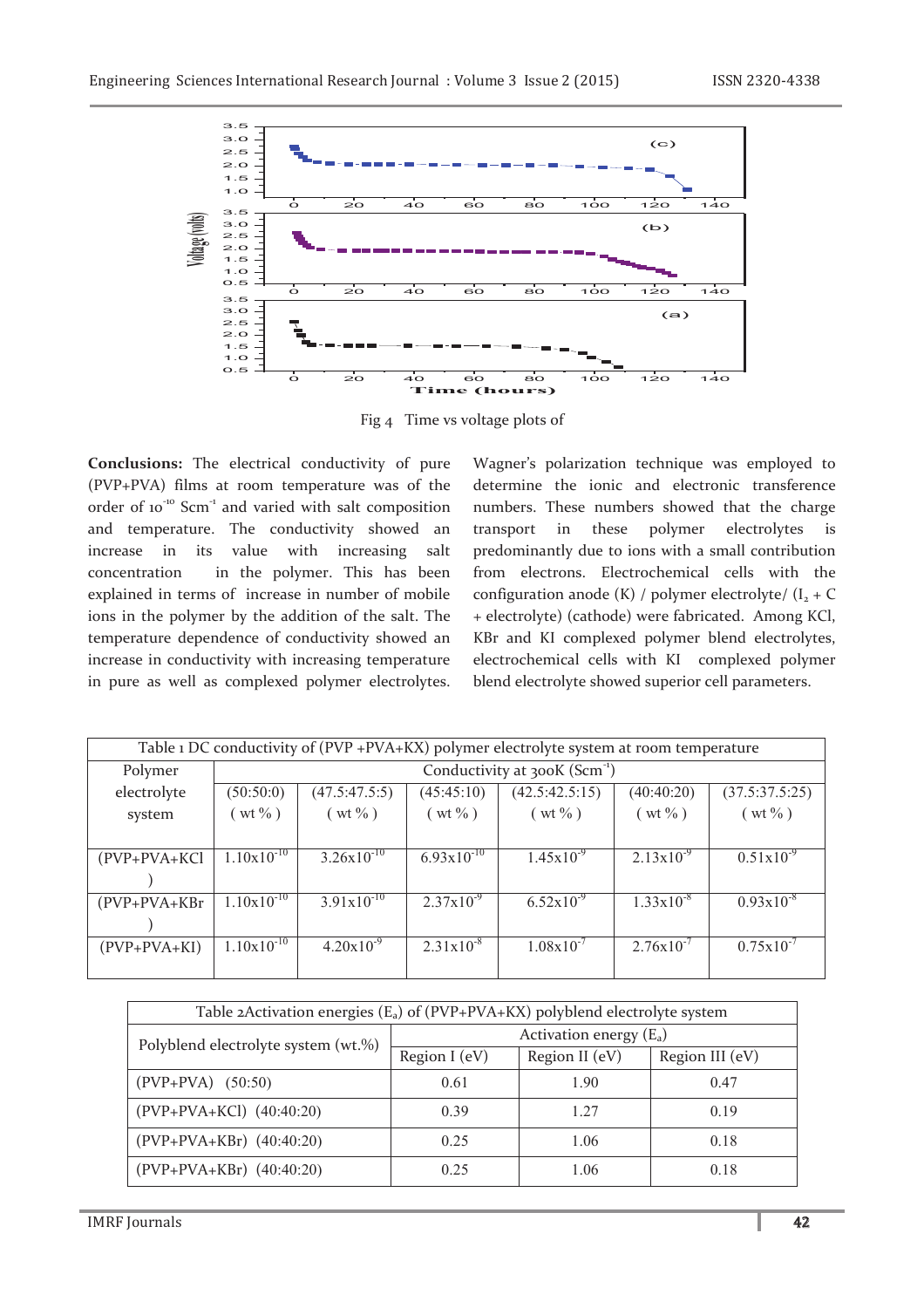| Table 3 Transference number data of (PVP+PVA+KCl) polyblend electrolyte system |                     |           |  |  |
|--------------------------------------------------------------------------------|---------------------|-----------|--|--|
| Polyblend electrolyte system (wt.%)                                            | Transference number |           |  |  |
|                                                                                | $t_{\rm ion}$       | $t_{ele}$ |  |  |
| (PVP+PVA+KCl) (40:40:20)                                                       | 0.95                | 0.05      |  |  |
| $(PVP+PVA+KBr)$ $(40:40:20)$                                                   | 0.96                | 0.04      |  |  |
| $(PVP+PVA+KI)$ $(40:40:20)$                                                    | 0.97                | 0.03      |  |  |

| Table 4Cell parameters of $K/(PVP+PVA+KX)/(I_2+C+electrolyte)$ polymer electrolyte |               |                     |                |  |  |  |  |
|------------------------------------------------------------------------------------|---------------|---------------------|----------------|--|--|--|--|
| systems                                                                            |               |                     |                |  |  |  |  |
| Cell parameters                                                                    | (PVP+PVA+KCl) | $(PVP + PVA + KBr)$ | $(PVP+PVA+KI)$ |  |  |  |  |
|                                                                                    | (40:40:20)    | (40:40:20)          | (40:40:20)     |  |  |  |  |
| Open Circuit Voltage                                                               |               |                     |                |  |  |  |  |
| (OCV) (V)                                                                          | 2.6           | 2.69                | 2.77           |  |  |  |  |
| <b>Short Circuit Current</b>                                                       |               |                     |                |  |  |  |  |
| $(SCC)$ $(\mu A)$                                                                  | 950           | 1109                | 1218           |  |  |  |  |
| Load Resistance $(K\Omega)$                                                        |               |                     |                |  |  |  |  |
|                                                                                    | 100           | 100                 | 100            |  |  |  |  |
| Effective Area of the                                                              |               |                     |                |  |  |  |  |
| Cell $\text{cm}^{2)}$                                                              | 1.32          | 1.32                | 1.32           |  |  |  |  |
| Cell Weight (gm)                                                                   |               |                     |                |  |  |  |  |
|                                                                                    | 1.47          | 1.47                | 1.48           |  |  |  |  |
| Discharge Time for                                                                 |               |                     |                |  |  |  |  |
| Plateau Region (h)                                                                 | 89            | 98                  | 118            |  |  |  |  |
| Current Density (µA/                                                               |               |                     |                |  |  |  |  |
| $\text{cm}^2$ )                                                                    | 719           | 840                 | 923            |  |  |  |  |
| Power Density (W/kg)                                                               |               |                     |                |  |  |  |  |
|                                                                                    | 1.68          | 2.024               | 2.26           |  |  |  |  |
| Energy Density (Wh/kg)                                                             | 141           | 192                 | 219            |  |  |  |  |

## **References:**

- 1. E. Warburg and Wiedmann, Ann. Physik, 21 (1884) 622
- 2. E. Warburg, F. Tegetmeier and Wiedmann, Ann.Physik, 32 (1888) 455
- 3. E. Bruni, O. Scapa and Rend Reale, Accad. Naz. Lincci, 22 (1913) 438
- 4. C. Tubandt and F. Lorenz , Z. Physik. Chem, 87  $(1913) 543$
- 5. C. Tubandt and H. Reinhold, Z. Elektrochem, 29 (1923) 313
- 6. T. Takahashi (Eds.,) in "High Conductivity Solid Ionic Conductors – Recent Trends and Applications", World Scientific, Singapore (1989)
- 7. Bruce P.G, Synth Met.,45 (1991) 267
- 8. W.H. Hou, C.Y. Chen and CC. Wang, Solid State Ionics, 166 (2004) 397
- 9. SS. Sekhon, KV Pradeep and SA Agnihotry, in : B.V.R. Chowdari, K. Lal, S.A. Agnihotry, N. Khare, S.S. Sekhan, P.C. Srivastava, and S. Chandra (eds) "Solid State Ionics : Science and Technology" (World Scientific, Signapore) (1998), p.217
- 10. R. Chandrasekaran, I.R.Mangani, R.Vasanthi and S.Selladurai, Bulletin of Electrochemistry, 17 (2001) 249
- 11. R. Huq and G.C. Farrington, Solid State Ionics, 28 (1988) 990
- 12. M.Armand, J.M.Chabagno and M. Duclot, in : "Fast Ion Transport in Solids", P. Vashista, J.N.Mudy and G. Shenoy (eds.), North Holland, New York (1979) p.131
- 13. B.C.H. Steele and S.E.Weston, Solid State Ionics, 2 (1981) 347